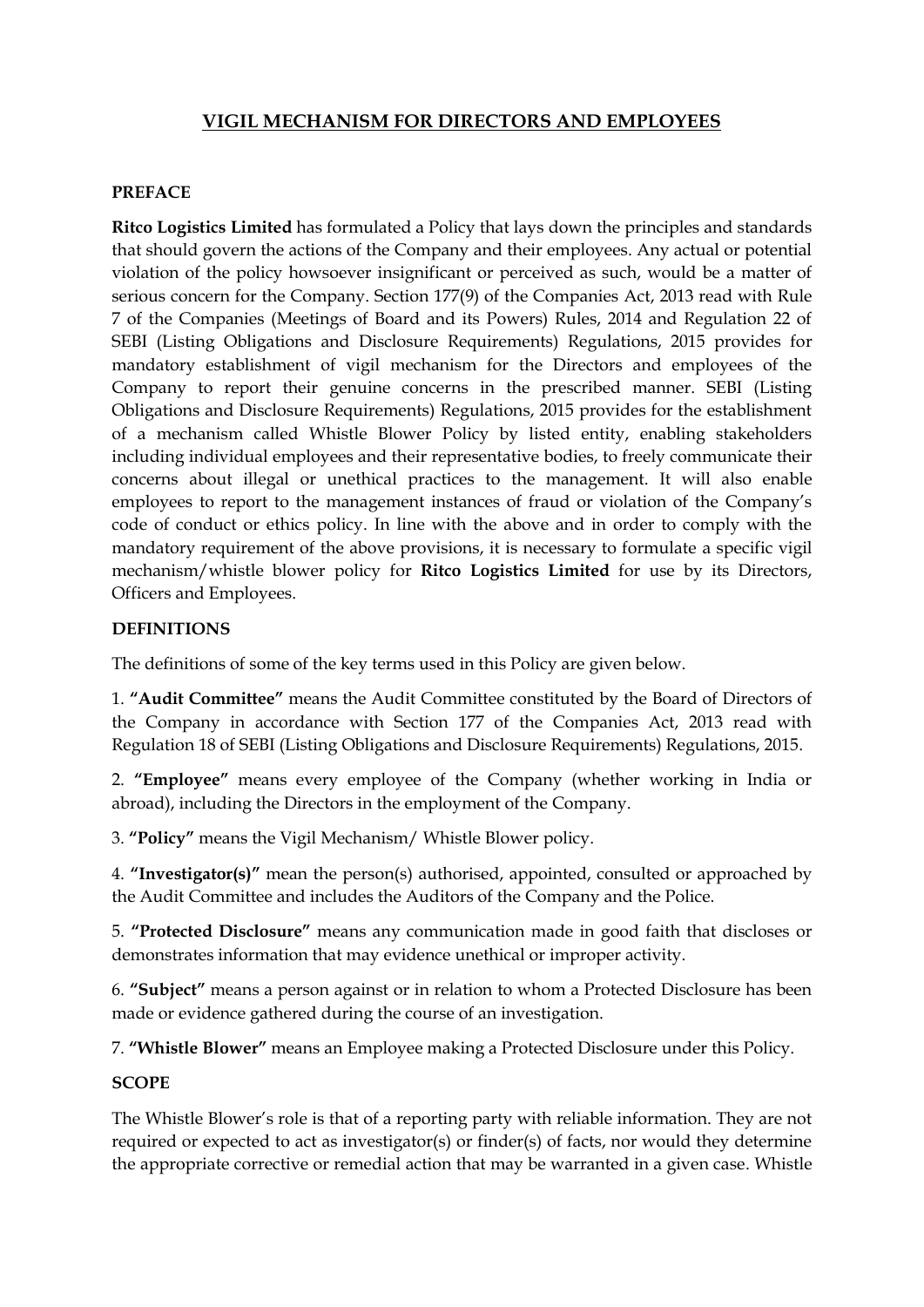Blowers should not act on their own in conducting any investigative activities, nor do they have a right to participate in any investigative activities other than as requested by the Audit Committee or the Investigator(s). Protected Disclosure will be appropriately dealt with by the Audit Committee.

### **APPLICABILITY**

All Employees of the Company are eligible to make Protected Disclosures under the Policy. The Protected Disclosures will be in relation to matters concerning the Company.

## **DISQUALIFICATIONS**

While it will be ensured that genuine Whistle Blowers are given complete protection from any kind of unfair treatment as herein set out, any abuse of this protection will attract disciplinary action. Protection under this Policy would not mean protection from disciplinary action arising out of false or bogus allegations made by a Whistle Blower knowing it to be false or bogus or with a mala fide intention. Whistle Blowers, who make three or more Protected Disclosures, which have been subsequently found to be mala fide, frivolous, baseless, malicious, or reported otherwise than in good faith, will be disqualified from reporting further Protected Disclosures under this Policy. In respect of such Whistle Blowers, the Company/ Audit Committee would reserve its right to take/recommend appropriate disciplinary action.

### **PROCEDURE**

All Protected Disclosures should be addressed to **Mr. Vikram Suri** an Independent Director of the Company and Chairman of the Audit Committee.

Below are contact details:

**Vikram Suri A-8/5, DLF Phase-1, Sikanderpur Ghosi (68), Gurgaon, Haryana-122002; Telephone: Mobile no - 9810313383 Facsimile: - E-mail Id: vikram@berkeleypetrochemicals.com**

The Protected Disclosures should preferably be reported in writing so as to ensure a clear understanding of the issues raised. The Protected Disclosures can also be reported verbally, either personally or over telephone to the Chairman of the Audit Committee, which should be followed by a written communication. The written communication should either be typed or written in a legible handwriting in English, Hindi or in the regional language of the place of employment of the Whistle Blower. It is suggested that the Protected Disclosure should be forwarded under a covering letter which shall bear the identity of the Whistle Blower. The Chairman of the Audit Committee shall detach the covering letter and discuss the Protected Disclosure with Members of the Audit Committee to decide further action in the matter. If the Whistle Blower does not wish to reveal identity he/she may feel free to do so without revealing identity. However the disclosure has to be complete and supported by facts and figures to enable proper scrutiny and investigation. Protected Disclosures should be factual and not speculative or in the nature of a conclusion, and should contain as much specific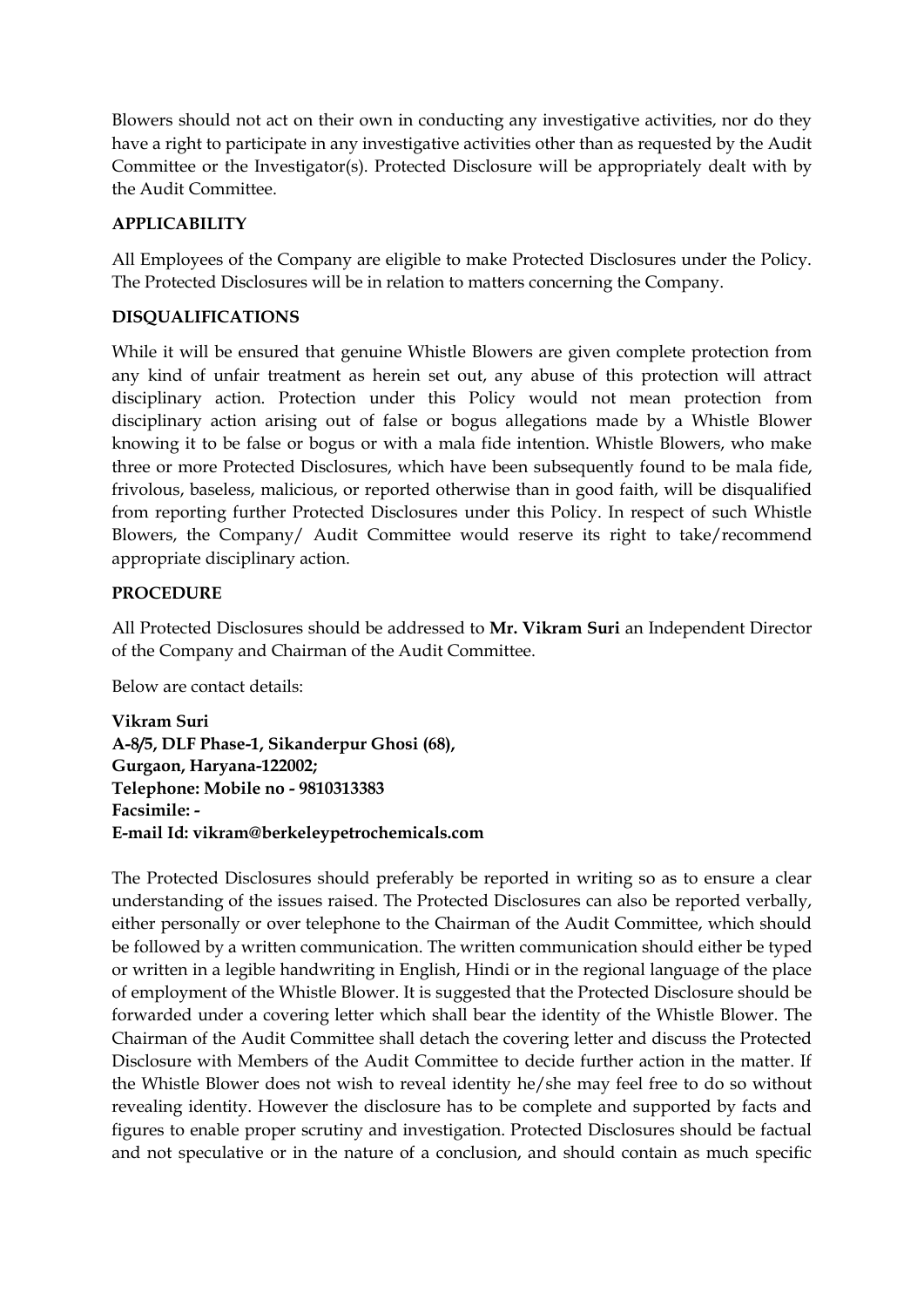information as possible to enable proper assessment of the nature and extent of the concern and the urgency of a preliminary investigative procedure.

#### **INVESTIGATION**

The Audit Committee may at its discretion, consider involving any Investigator(s) for the purpose of investigation. All Protected Disclosures reported under this Policy will be thoroughly investigated by the Investigator(s) appointed by the Audit Committee who will investigate the matter under the authorization of the Audit Committee. The decision of the Audit Committee to conduct an investigation, by itself is not an accusation and is to be treated as a neutral fact finding process. The outcome of the investigation may not support the conclusion of the Whistle Blower that an improper or unethical act was committed. The identity of a Subject will be kept confidential to the extent possible keeping in mind the legitimate needs of law and the investigation. Subjects will normally be informed of the allegations at the outset of a formal investigation and given opportunities for providing their inputs during the investigation. This will be after conclusion of the initial review and findings which prima facie establish a need for a formal investigation. Subjects shall have a duty to co-operate with the Audit Committee or any of the Investigator(s) during investigation to the extent that such co-operation sought does not merely require them to admit guilt. Subjects have a right to consult with a person or persons of their choice, other than the Investigator(s) and/or members of the Audit Committee and/or the Whistle Blower. Subjects shall be free at any time to engage counsel at their own cost to represent them in the investigation proceedings. Subjects have a responsibility not to interfere with the investigation. Evidence shall not be withheld, destroyed or tampered with, and witnesses shall not be influenced, coached, threatened or intimidated by the Subjects. Unless there are compelling reasons not to do so, Subjects will be given the opportunity to respond to material findings contained in an investigation report. No allegation of wrongdoing against a Subject shall be considered as maintainable unless there is good evidence in support of the allegation. Subjects have a right to be informed of the outcome of the investigation. If allegations are not sustained, the Subject should be consulted as to whether public disclosure of the investigation results would be in the best interest of the Subject and the Company. The investigation shall be completed normally within 45 days of the receipt of the Protected Disclosure.

### **PROTECTION**

No unfair treatment will be meted out to a Whistle Blower by virtue of his/her having reported a Protected Disclosure under this Policy. The Company, as a policy, condemns any kind of discrimination, harassment, victimization or any other unfair employment practice being adopted against Whistle Blowers. Complete protection will, therefore, be given to Whistle Blowers against any unfair practice like retaliation, threat or intimidation of termination / suspension of service, disciplinary action, transfer, demotion, refusal of promotion, or the like including any direct or indirect use of authority to obstruct the Whistle Blower's right to continue to perform his duties / functions including making further Protected Disclosure, The Company will take steps to minimize difficulties, which the Whistle Blower may experience as a result of making the Protected Disclosure. Thus, if the Whistle Blower is required to give evidence in criminal or disciplinary proceedings, the Company will arrange for the Whistle Blower to receive advice about the procedure, etc. The identity of the Whistle Blower shall be kept confidential to the extent possible and permitted